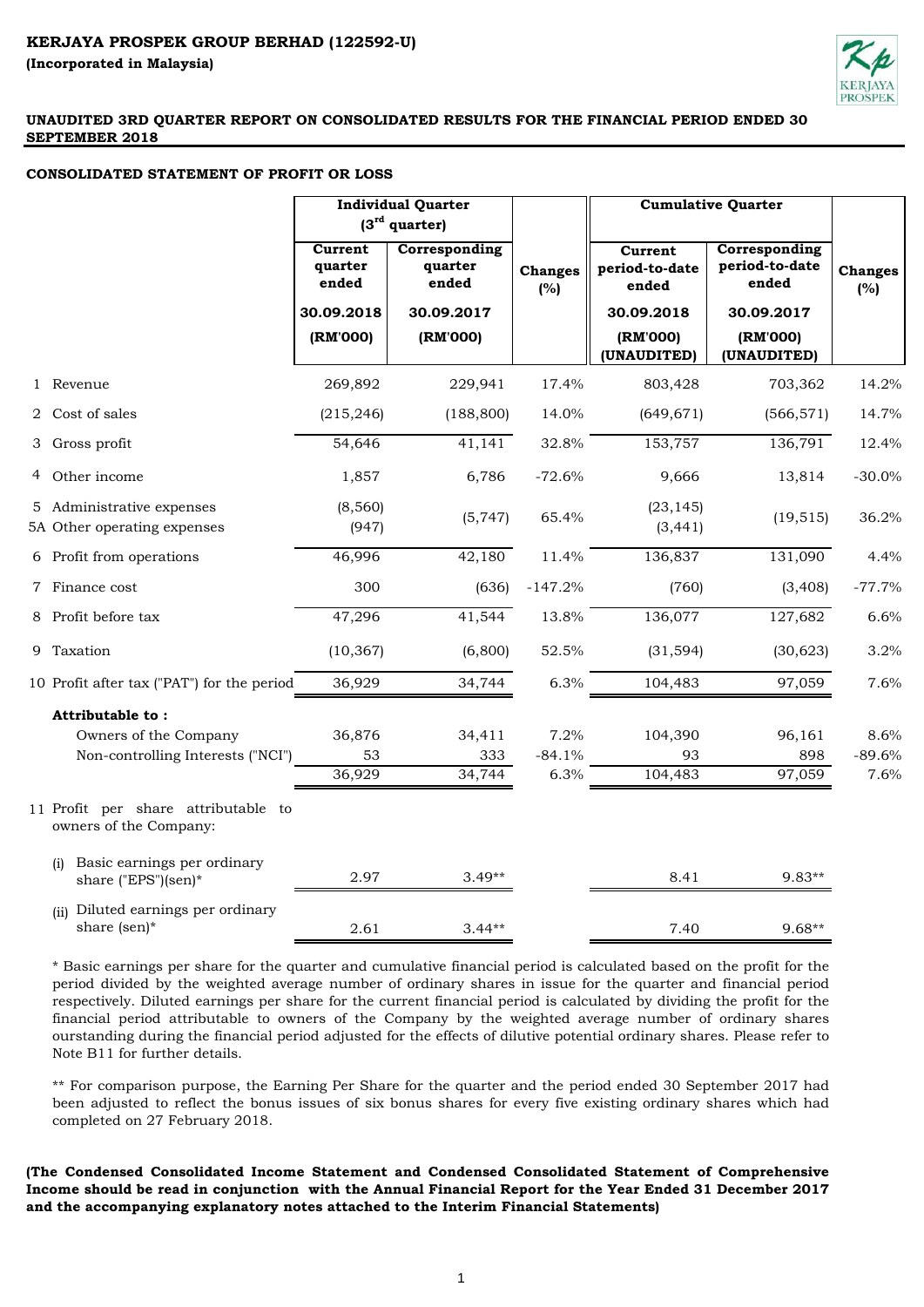

|   |                                                                            | <b>Individual Quarter</b>                             |                                                             | <b>Cumulative Quarter</b>                                    |                                                                    |  |
|---|----------------------------------------------------------------------------|-------------------------------------------------------|-------------------------------------------------------------|--------------------------------------------------------------|--------------------------------------------------------------------|--|
|   |                                                                            | Current<br>quarter<br>ended<br>30.09.2018<br>(RM'000) | Corresponding<br>quarter<br>ended<br>30.09.2017<br>(RM'000) | Current<br>period-to-date<br>ended<br>30.09.2018<br>(RM'000) | Corresponding<br>period-to-date<br>ended<br>30.09.2017<br>(RM'000) |  |
|   |                                                                            |                                                       |                                                             | (UNAUDITED)                                                  | (UNAUDITED)                                                        |  |
|   | 1 PAT for the period                                                       | 36,929                                                | 34,744                                                      | 104,483                                                      | 97,059                                                             |  |
| 2 | Other Comprehensive Expense:<br>- Foreign currency translation differences | 198                                                   | 908                                                         | (99)                                                         | 908                                                                |  |
| 3 | Total comprehensive income for the period                                  | 37,127                                                | 35,652                                                      | 104,384                                                      | 97,967                                                             |  |
|   | Attributable to:                                                           |                                                       |                                                             |                                                              |                                                                    |  |
|   | Owners of the Company                                                      | 37,074                                                | 35,319                                                      | 104,291                                                      | 97,069                                                             |  |
|   | Non-controlling Interests ("NCI")                                          | 53                                                    | 333                                                         | 93                                                           | 898                                                                |  |
|   |                                                                            | 37,127                                                | 35,652                                                      | 104,384                                                      | 97,967                                                             |  |

# **CONSOLIDATED STATEMENT OF PROFIT OR LOSS AND OTHER COMPREHENSIVE INCOME**

**(The Condensed Consolidated Income Statement and Condensed Consolidated Statement of Comprehensive Income** should be read in conjunction with the Annual Financial Report for the Year Ended 31 December 2017 and the **accompanying explanatory notes attached to the Interim Financial Statements)**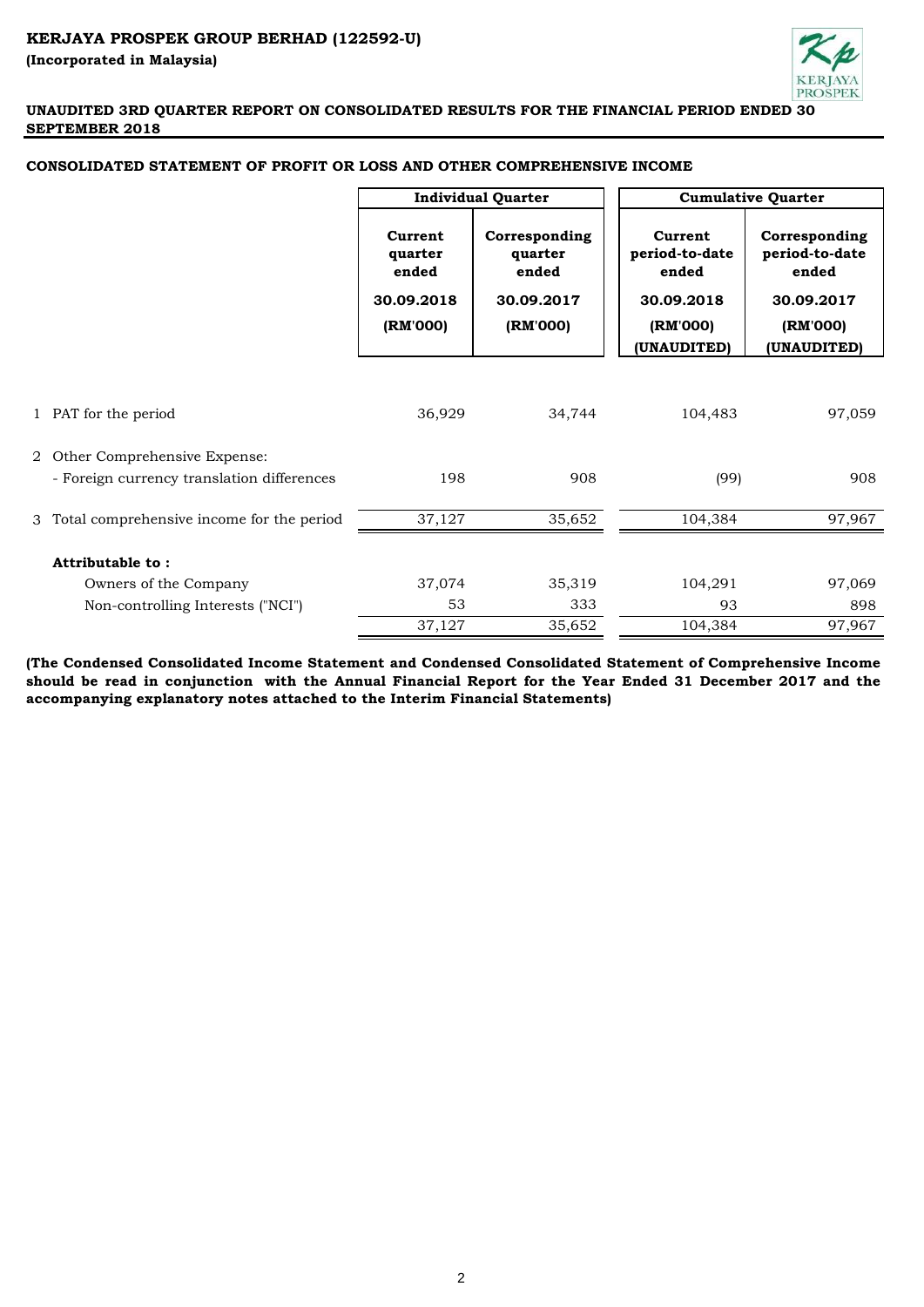

# **CONSOLIDATED STATEMENT OF FINANCIAL POSITION**

|                                                      |                     | As at<br>30.09.2018<br>(RM'000)<br>(UNAUDITED) | As at<br>31.12.2017<br>(RM'000)<br>(AUDITED) |
|------------------------------------------------------|---------------------|------------------------------------------------|----------------------------------------------|
| <b>ASSETS</b>                                        |                     |                                                |                                              |
| <b>Non-Current Assets</b>                            |                     |                                                |                                              |
| Property, Plant and Equipment                        |                     | 164,266                                        | 145,325                                      |
| <b>Investment Properties</b>                         |                     | 2,602                                          | 5,142                                        |
| Other Investments                                    |                     | 12,986                                         | 13,069                                       |
| Intangible Assets                                    |                     | 353,163                                        | 353,186                                      |
| <b>Trade Receivables</b>                             |                     | 172,069                                        | 135,358                                      |
| Deferred tax assets                                  |                     | 407                                            | 313                                          |
|                                                      |                     | 705,493                                        | 652,393                                      |
| <b>Current Assets</b>                                |                     |                                                |                                              |
| Inventories                                          |                     | 78,017                                         | 71,805                                       |
| Trade and other receivables                          |                     | 248,179                                        | 238,516                                      |
| Accrued billings in respect of property development  |                     |                                                |                                              |
| Tax Recoverables                                     |                     | 3,914                                          | 2,989                                        |
| Other current assets                                 |                     | 9,133                                          | 33,848                                       |
| Fixed Deposits and Quoted Unit Trusts                |                     | 110,519                                        | 134,732                                      |
| Cash and Bank Balances                               |                     | 154,224                                        | 50,683                                       |
|                                                      |                     | 603,986                                        | 532,573                                      |
|                                                      | <b>TOTAL ASSETS</b> | 1,309,479                                      | 1,184,966                                    |
| <b>EQUITY AND LIABILITIES</b>                        |                     |                                                |                                              |
| Equity Attributable to Equity Holders of the Company |                     |                                                |                                              |
| Share Capital                                        |                     | 642,658                                        | 642,658                                      |
| <b>Other Reserves</b>                                |                     | (263)                                          | 724                                          |
| <b>Retained Profits</b>                              |                     | 307,666                                        | 234,367                                      |
|                                                      |                     | 950,061                                        | 877,749                                      |

**Non-controlling Interests** 1,955 1,862 **Total Equity** 879,611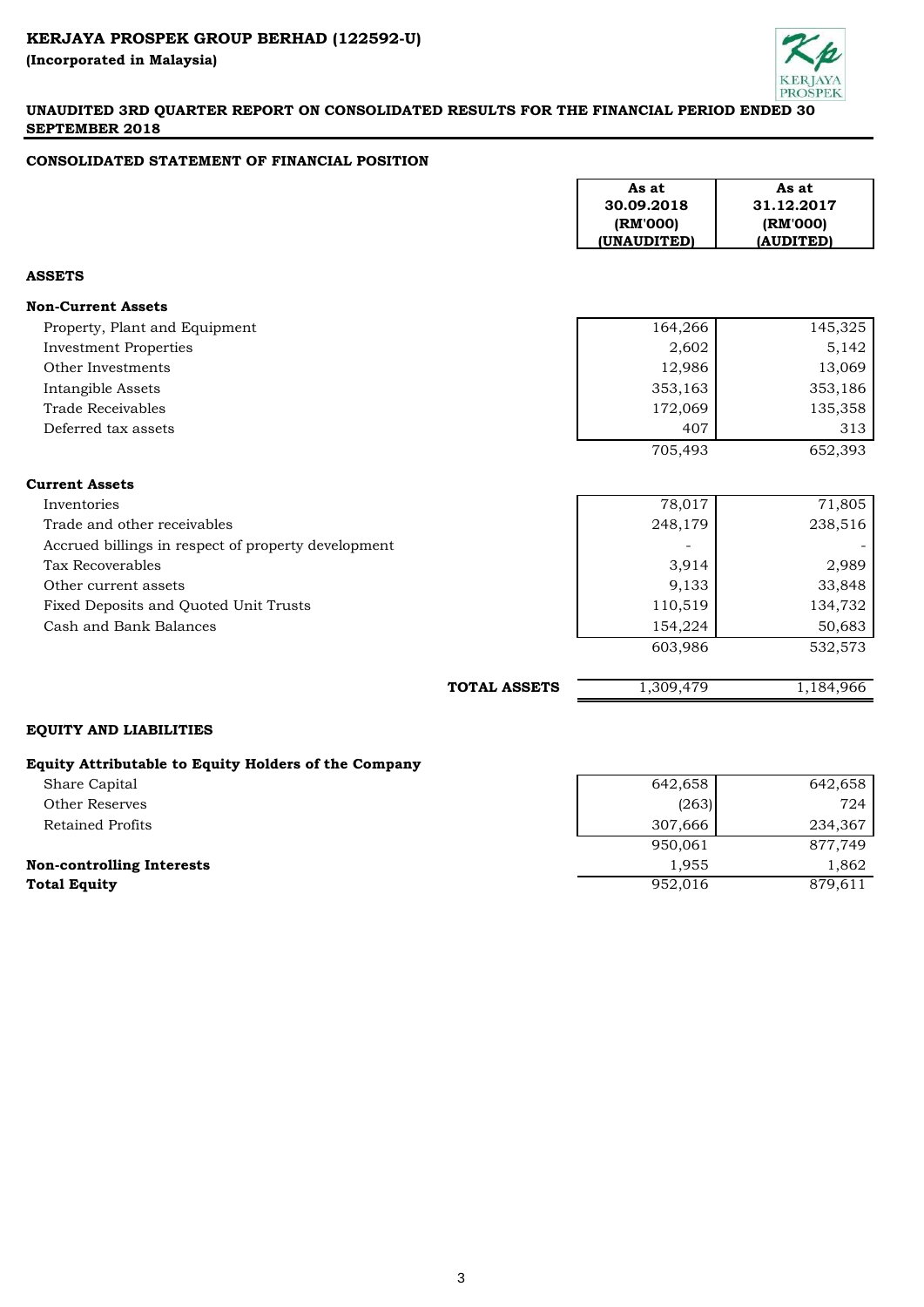

# **CONSOLIDATED STATEMENT OF FINANCIAL POSITION (CONT'D)**

|                                                                 | As at<br>30.09.2018<br>(RM'000)<br>(UNAUDITED) | As at<br>31.12.2017<br>(RM'000)<br>(AUDITED) |
|-----------------------------------------------------------------|------------------------------------------------|----------------------------------------------|
| <b>Non-Current Liabilities</b>                                  |                                                |                                              |
| Trade and other payables                                        | 59,621                                         | 49,017                                       |
| Deferred tax liabilities                                        | 7,713                                          | 8,359                                        |
|                                                                 | 67,334                                         | 57,376                                       |
| <b>Current Liabilities</b>                                      |                                                |                                              |
| Trade and other payables                                        | 157,320                                        | 145,944                                      |
| Other current liabilities                                       | 39,837                                         | 76,980                                       |
| Progress billings in respect of property development            | 1,230                                          | 14,915                                       |
| Borrowings                                                      | 84,355                                         |                                              |
| Provision for Taxation                                          | 7,387                                          | 10,140                                       |
|                                                                 | 290,129                                        | 247,979                                      |
| <b>Total Liabilities</b>                                        | 357,463                                        | 305,355                                      |
| TOTAL EQUITY AND LIABILITIES                                    | 1,309,479                                      | 1,184,966                                    |
| Net assets per share attributable to owners of the Company (RM) | 0.77                                           | 1.55                                         |
| No. of ordinary shares (in thousand)                            | 1,241,340                                      | 564,531                                      |

**(The Condensed Consolidated Statement of Financial Position should be read in conjunction with the Annual** Financial Report for the Year Ended 31 December 2017 and the accompanying explanatory notes attached to the **Interim Financial Statements)**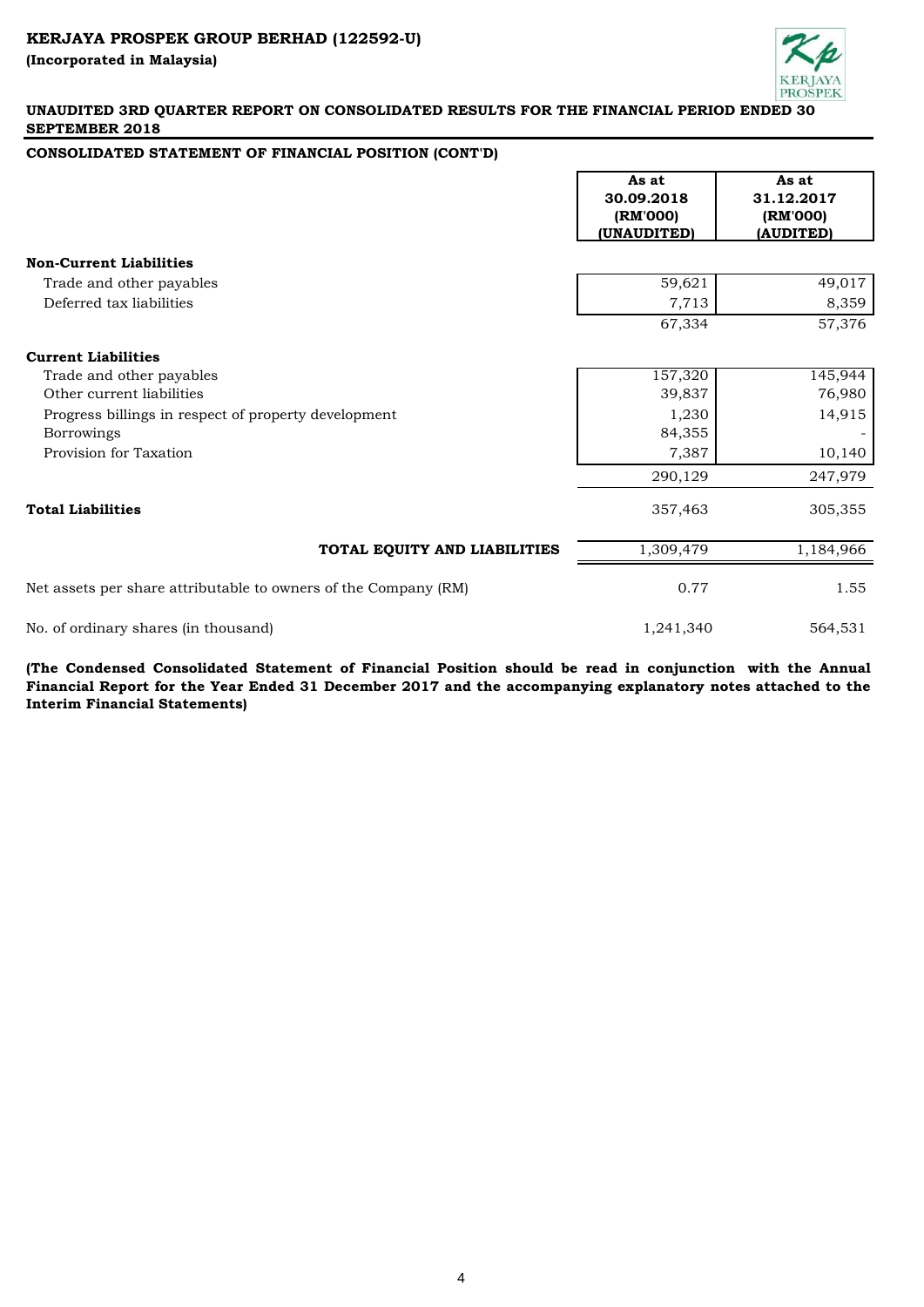

### **CONSOLIDATED STATEMENTS OF CHANGES IN EQUITY**

|                                                                                | Attributable to Equity Holders of the Company |                                                   |                                           |                              |                                            |                                                    |                                                                |                                                |
|--------------------------------------------------------------------------------|-----------------------------------------------|---------------------------------------------------|-------------------------------------------|------------------------------|--------------------------------------------|----------------------------------------------------|----------------------------------------------------------------|------------------------------------------------|
|                                                                                |                                               |                                                   |                                           |                              |                                            |                                                    |                                                                |                                                |
|                                                                                | <b>Share</b><br>Capital<br><b>RM'000</b>      | <b>Share</b><br>Premium $^{(1)}$<br><b>RM'000</b> | Other<br><b>Reserves</b><br><b>RM'000</b> | <b>RCPS</b><br><b>RM'000</b> | Treasury<br><b>Shares</b><br><b>RM'000</b> | <b>Retained</b><br><b>Profits</b><br><b>RM'000</b> | <b>Non</b><br>Controlling<br><b>Interests</b><br><b>RM'000</b> | <b>Total</b><br><b>Equity</b><br><b>RM'000</b> |
| <b>9 MONTHS PERIOD ENDED 30</b><br><b>SEPTEMBER 2018</b>                       |                                               |                                                   |                                           |                              |                                            |                                                    |                                                                |                                                |
| Balance as at 1 January 2018                                                   | 642,658                                       | $\overline{\phantom{a}}$                          | 724                                       | $\overline{\phantom{a}}$     |                                            | 234,367                                            | 1,862                                                          | 879,611                                        |
| Effect of adopting MFRS 9                                                      |                                               | $\overline{a}$                                    |                                           | $\overline{\phantom{a}}$     | $\overline{\phantom{a}}$                   | (6, 260)                                           |                                                                | (6, 260)                                       |
| Balance as at 1 January 2018<br>(restated)                                     | 642,658                                       | $\overline{a}$                                    | 724                                       | $\overline{\phantom{a}}$     |                                            | 228,107                                            | 1,862                                                          | 873,351                                        |
| Total Comprehensive Income<br>for the period                                   |                                               |                                                   | (99)                                      |                              |                                            | 104,390                                            | 93                                                             | 104,384                                        |
| Dividend declared                                                              |                                               |                                                   |                                           |                              |                                            | (24, 831)                                          |                                                                | (24, 831)                                      |
| Shares repurchased                                                             |                                               |                                                   | $\overline{a}$                            | $\overline{a}$               | (888)                                      |                                                    |                                                                | (888)                                          |
| Balance as at 30 September 2018                                                | 642,658                                       | $\overline{\phantom{a}}$                          | 625                                       | $\overline{\phantom{a}}$     | (888)                                      | 307,666                                            | 1,955                                                          | 952,016                                        |
| <b>9 MONTHS PERIOD ENDED 30</b><br><b>SEPTEMBER 2017</b>                       |                                               |                                                   |                                           |                              |                                            |                                                    |                                                                |                                                |
| Balance as at 1 January 2017                                                   | 254,533                                       | 330,009                                           | 324                                       | 36,523                       |                                            | 140,444                                            | 533                                                            | 762,366                                        |
| Total Comprehensive Income<br>for the period                                   |                                               |                                                   | 908                                       |                              |                                            | 96,161                                             | 898                                                            | 97,967                                         |
| Dividend paid                                                                  |                                               |                                                   |                                           |                              |                                            | (30, 817)                                          |                                                                | (30, 817)                                      |
| Issuance of shares pursuant to<br>- Warrants exercised<br>- Conversion of RCPS | 17,695<br>38,680                              | 461                                               |                                           | (36,523)                     |                                            |                                                    |                                                                | 18,156<br>2,157                                |
| Share issuance expenses                                                        |                                               | (30)                                              |                                           |                              |                                            |                                                    |                                                                | (30)                                           |
| Balance as at 30 September 2017                                                | 310,908                                       | 330,440                                           | 1,232                                     |                              |                                            | 205,788                                            | 1,431                                                          | 849,799                                        |

#### **Note**

 $(1)$  Effective from 31 January 2017, the new Companies Act 2016 ("the Act") abolished the concept of authorised share capital and par value of share capital. Consequently, the credit balance of the share premium becomes part of the Company's share capital pursuant to the transitional provision set out in Section 618(2) of the Act. Nothwithstanding this provision, the Company may within 24 months from the commencement of the Act, use this amount for the purposes as set out in Section 618(3) of the Act. There is no impact on the numbers of ordinary shares in issue or the relative entitlement of any of the members as a result of this transition.

**(The Condensed Consolidated Statements of Changes in Equity should be read in conjunction with the Annual** Financial Report for the Year Ended 31 December 2017 and the accompanying explanatory notes attached to the **Interim Financial Statements)**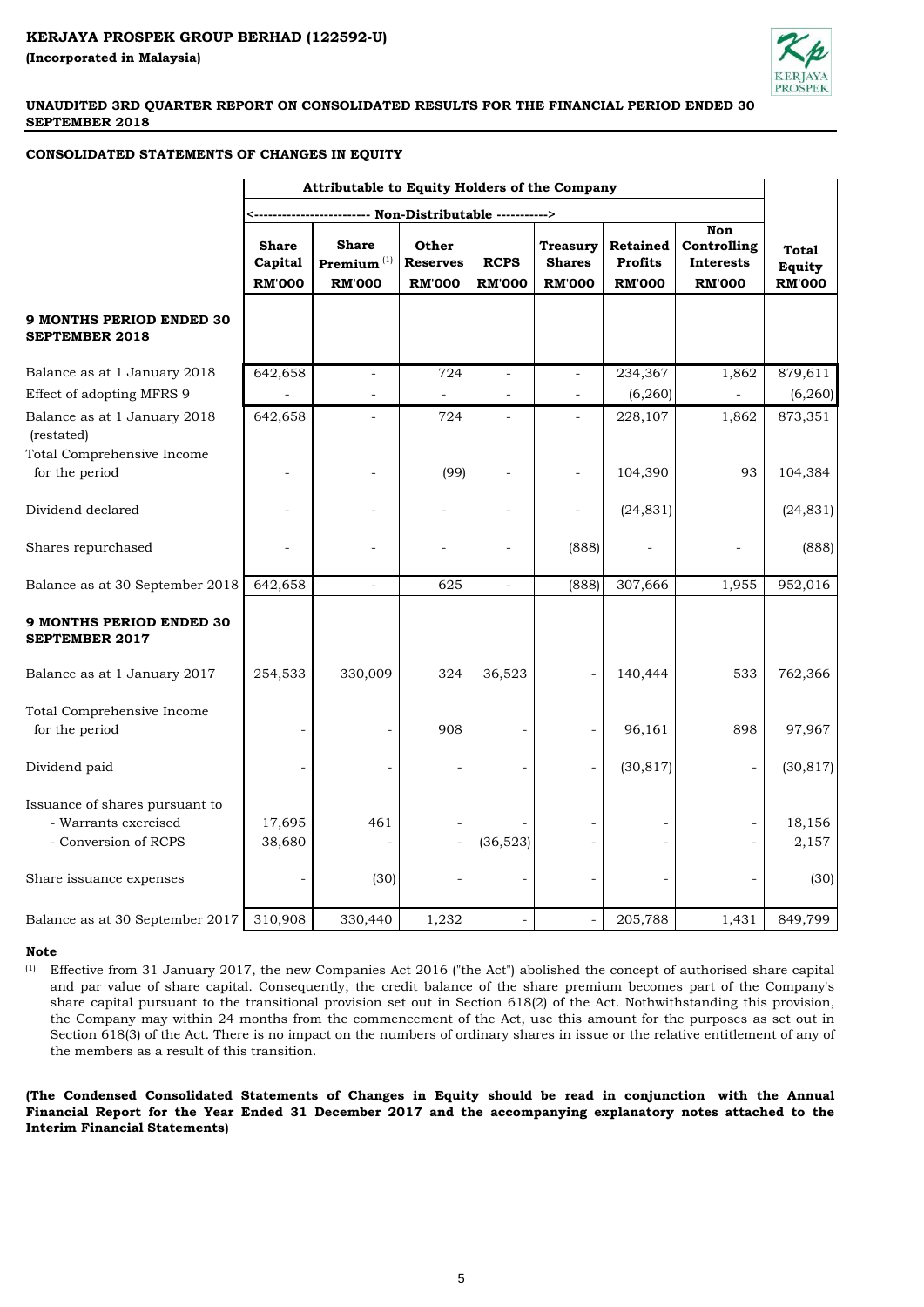

# **CONSOLIDATED CASHFLOW STATEMENT**

|                                                                 | Current<br>period-to-date<br>ended<br>30.09.2018 | Corresponding<br>period-to-date<br>ended<br>30.09.2017 |
|-----------------------------------------------------------------|--------------------------------------------------|--------------------------------------------------------|
|                                                                 | (RM'000)                                         | (RM'000)                                               |
|                                                                 | (UNAUDITED)                                      | (UNAUDITED)                                            |
| CASH FLOWS FROM OPERATING ACTIVITIES                            |                                                  |                                                        |
| Profit before tax                                               | 136,077                                          | 127,682                                                |
| Adjustment for:                                                 |                                                  |                                                        |
| Amortisation and depreciation of property, plant and equipments | 24,232                                           | 17,240                                                 |
| Non-cash items                                                  | 2,788                                            | (3, 778)                                               |
| Operating Profit Before Working Capital Changes                 | 163,097                                          | 141,144                                                |
| Changes in working capital :                                    |                                                  |                                                        |
| Net change in operating assets                                  | (42, 959)                                        | (13, 539)                                              |
| Net change in operating liabilities                             | (28, 540)                                        | (5,365)                                                |
| Net Cash Generated from Operations                              | 91,598                                           | 122,240                                                |
| Interest received                                               | 3,959                                            | 2,799                                                  |
| Interest paid                                                   | (166)                                            | (73)                                                   |
| Income tax paid                                                 | (36, 672)                                        | (23, 431)                                              |
| Net Cash Generated from Operating Activities                    | 58,719                                           | 101,535                                                |
| CASH FLOW USED IN INVESTING ACTIVITIES                          |                                                  |                                                        |
| Acquisition of property, plant and equipments                   | (43, 599)                                        | (40,006)                                               |
| Acquisition of investment properties                            |                                                  | (20, 709)                                              |
| Proceeds from disposal of property, plant and equipments        | 5,617                                            | 6,369                                                  |
| Net Cash Used In Investing Activities                           | (37, 982)                                        | (54, 346)                                              |
| CASH FLOW (USED IN)/GENERATED FROM FINANCING ACTIVITIES         |                                                  |                                                        |
| Proceeds from exercise of warrants                              |                                                  | 18,126                                                 |
| Purchase from treasury shares                                   | (888)                                            |                                                        |
| Net repayment of short term borrowing                           |                                                  | 47,329                                                 |
| Dividend declared during the period                             | (24, 832)                                        | (30, 817)                                              |
| Net Cash (Used In)/Generated From Financing Activities          | (25, 720)                                        | 34,638                                                 |
| NET (DECREASE) / INCREASE IN CASH AND CASH EQUIVALENTS          | (4,983)                                          | 81,827                                                 |
| EFFECT OF EXCHANGE RATE CHANGES                                 | (45)                                             | 908                                                    |
| CASH AND CASH EQUIVALENTS AT BEGINNING OF PERIOD                | 185,416                                          | 132,439                                                |
| CASH AND CASH EQUIVALENTS AT END OF PERIOD                      | 180,388                                          | 215,174                                                |
| CASH AND CASH EQUIVALENTS AT END OF PERIOD CONSIST OF:          |                                                  |                                                        |
| Cash and Bank Balances                                          | 154,224                                          | 101,676                                                |
| Fixed Deposits and Quoted Unit Trust                            | 110,519                                          | 113,498                                                |
| Less: Short term borrowing                                      | (84, 355)                                        |                                                        |
|                                                                 | 180,388                                          | 215,174                                                |
|                                                                 |                                                  |                                                        |

**(The Condensed Consolidated Cashflow Statements should be read in conjunction with the Annual Financial Report for the Year Ended 31 December 2017 and the accompanying explanatory notes attached to the Interim Financial Statements)**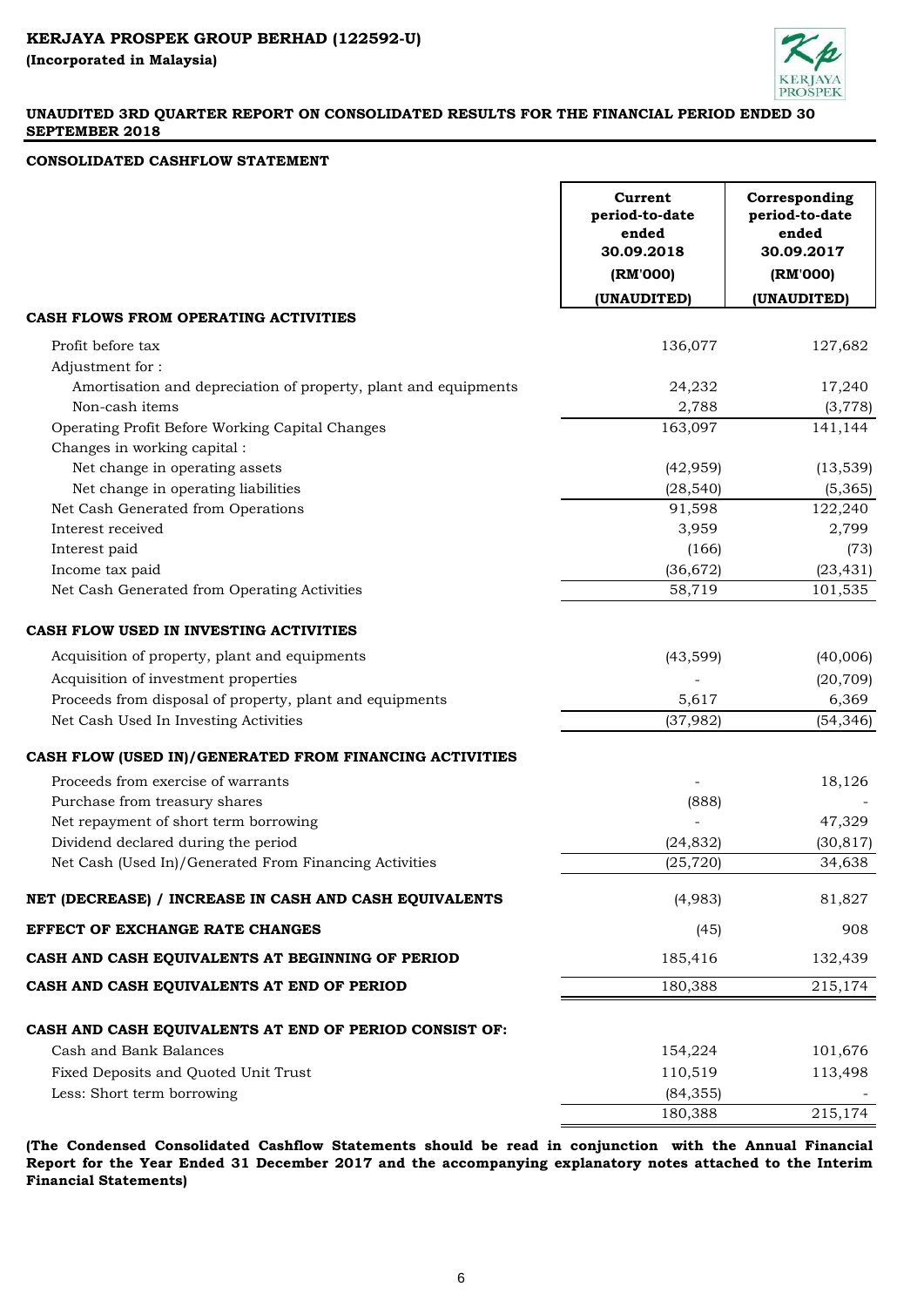## **NOTES TO THE REPORTS**

# **EXPLANATORY NOTES PURSUANT TO MALAYSIAN FINANCIAL REPORTING STANDARD ("MFRS") 134, INTERIM FINANCIAL REPORTING**

#### **A1. Corporate Information**

Kerjaya Prospek Group Berhad is a public limited company incorporated and domiciled in Malaysia, and is listed on the Bursa Malaysia Securities Berhad. The registered office is located at No. 802, 8th Floor, Block C, Kelana Square, 17 Jalan SS7/26, 47301 Petaling Jaya, Selangor. The principal place of business is located at No.1, 2nd Floor, Bangunan One Wangsa, Jalan Wangsa Permai, Taman Wangsa Permai, 52200 Kuala Lumpur.

### **A2. Malaysian Financial Reporting Standards ("MFRS")**

#### **A2.1 Basis of Preparations**

The interim financial reports of the Group are unaudited and have been prepared in accordance with the requirements of Malaysia Financial Reporting Standard ("MFRS") 134, Interim Financial Reporting issued by the Malaysia Accounting Standard Board ("MASB") and Paragraph 9.22 and Appendix 9B of the Main Market Listing Requirements of Bursa Malaysia Securities Berhad.

The interim financial reports should be read in conjunction with the audited financial statements of the Group for the financial year ended 31 December 2017.

#### **A2.2 Significant Accounting Policies**

The accounting policies and methods of computation adopted by the Group in these quarterly financial reports are consistent with those adopted in the most recent annual audited financial statements for the year ended 31 December 2017, except for the adoption of the following new and revised Standards and Amendments.

As of 1 January 2018, the Group has adopted the following new and revised MFRSs and amendments to MFRS and IC interpretation (collectively referred to as "pronouncements") which are effective for annual years beginning on or after 1 January 2018.

| MFRS 9                 | Financial Instruments (2014)                                                           |
|------------------------|----------------------------------------------------------------------------------------|
| MFRS 15                | Revenue from Contracts with Customers                                                  |
| Amendments to MFRS 15  | Revenue from Contracts with Customers: Clarifications to MFRS 15                       |
| Amendments to MFRS 128 | Investment in Associates and Joint Ventures (Annual Improvements<br>2014 - 2016 Cycle) |
| IC Interpretation 22   | Foreign Currency Transactions and Advance Consideration                                |
| Amendments to MFRS 140 | <b>Investment Property - Transfers of Investment Property</b>                          |

The initial application on the above pronouncements did not have any material impact to the condesed financial statements. The impacts for application of MFRS 9 of RM6.2 million has been adjusted against opening retained profits as disclosed in note A2.3.

### **A2.3 Adoption of MFRS 9 and MFRS 15**

i. MFRS 9 Financial Instruments

The Group adopted MFRS 9, Financial Instruments on 1 January 2018. MFRS 9 replaces the guidance in MFRS 139 Financial Instruments: Recognition and Measurement on the classification and measurement of financial assets and financial liabilities, impairement of financial assets, and on hedge accounting.

MFRS 9 contains a new classification and measurement approach for financial assets that reflects the business model in which assets are managed and their cash flow characteristics.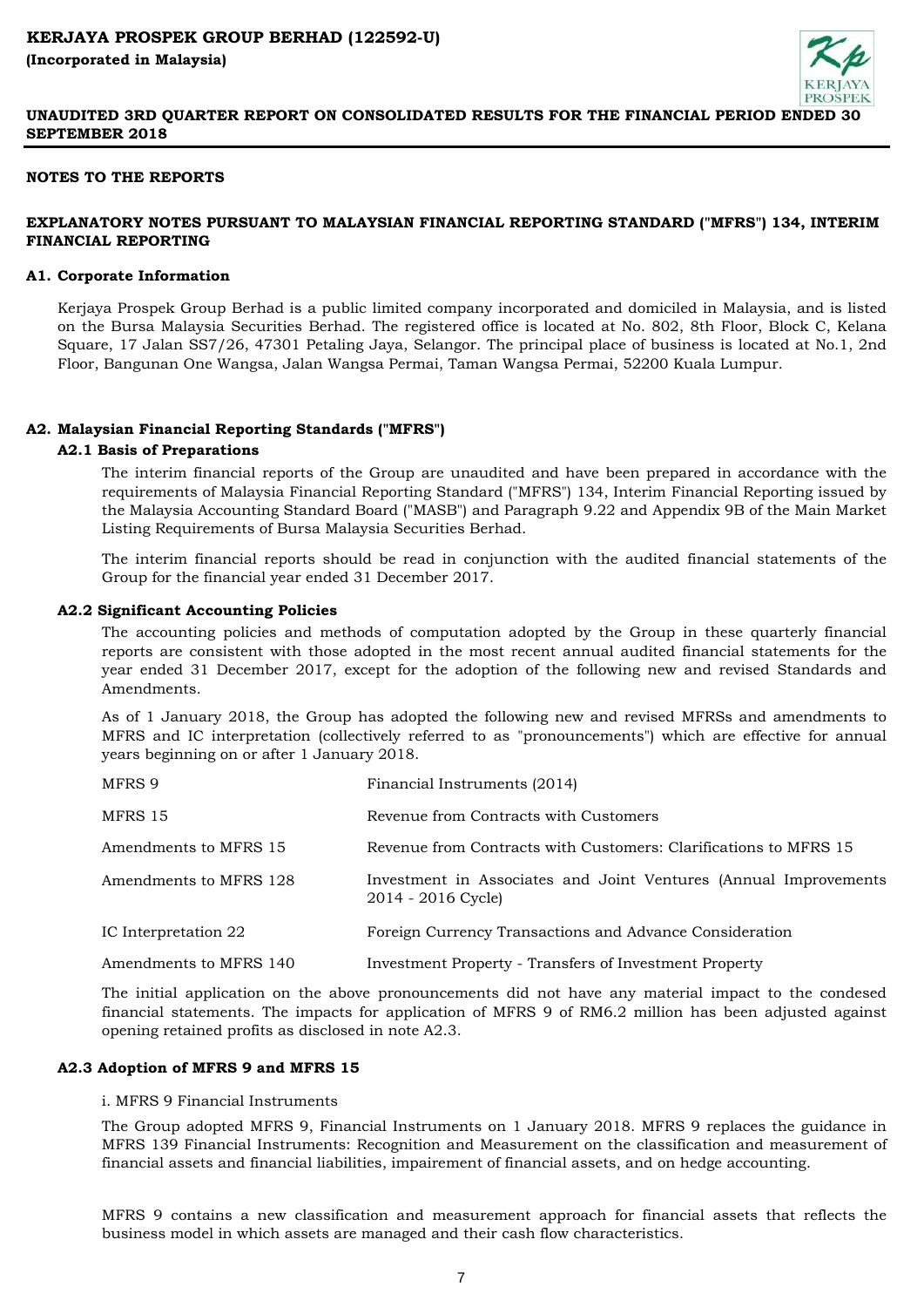

The three principal classifications categories for financial assets are: measured at amortised cost, fair value through other comprehensive income (FVOCI) and fair value through profit or loss (FVTPL). The standard eliminates the existing MFRS 139 categories of held to maturity, loans and receivables and available for sale.

The impact on the accounting for the Group's financial assets upon initial application of the new classification requirements. The impacts of application of MFRS 9 are as discussed below.

MFRS 9 also replaces the incurred loss model in MFRS 139 with a forward-looking expected credit loss (ECL) model. Under MFRS 9, loss allowances will be measured on either 12 month ECLs or Lifetime ECLs. As allowed by the transitional provision of MFRS 9, the Group elected not to restate the comparatives. Adjustments arising from the initial application of the new impairment model has been recognised in the opening balance of the retained earnings and the carrying amount of the financial assets as at 1 January 2018 as disclosed below:

|                                                   | <b>Impact of adoption</b> |
|---------------------------------------------------|---------------------------|
|                                                   | of MFRS 9 to              |
|                                                   | opening balance at        |
|                                                   | <b>1 January 2018</b>     |
|                                                   | <b>In RM'000</b>          |
| <b>Non-current Assets</b>                         |                           |
| Decrease in trade receivables                     | (128)                     |
| <b>Current Assets</b>                             |                           |
| Decrease in trade and other receivables           | (6, 011)                  |
| Decrease in fixed deposits and quoted unit trusts | (88)                      |
| Decrease in cash and bank balances                | (33)                      |
| Equity                                            |                           |
| Decrease in retained profits                      | (6,260)                   |

ii. MFRS 15 Revenue for Contracts with Customers

The Group adopted MFRS 15, Revenue from Contracts with Customers on 1 January 2018. MFRS 15 replaces the guidance in MFRS 111 Construction Contracts, MFRS 118 Revenue, IC Interpretation 13 Customer Loyalty Programmes, IC Interpretation 15, Agreements for Construction of Real Estate, IC Interpretation 18, Transfer of Assets from Customers and IC Interpretation 131, Revenue - Barter Transactions Involving Advertising Services. MFRS 15 provides a single model for accounting for revenue arising from contracts with customers, focusing on the identification and satisfaction of performance obligations.

The Group recognises revenue of each performance obligation when it transfers control of a product or service to a customer either at a point of time or over time. When revenue is recognised over time, the stage of completion for projects is measured (by reference to the cost incurred up to the reporting date as a percentage of total estimated cost or by reference to physical stage of completion. When the services rendered exceed the billings to customers, a contract asset is recognised. If the billings exceed the services rendered, a contract liability is recognised.

# **A3. Audit Report**

The audited financial statements for the preceding financial year ended 31 December 2017 were not subject to any qualification.

# **A4. Seasonal or Cyclical Factors**

The principal business operations of the Group are not significantly affected by any seasonal or cyclical factors.

#### **A5. Unusual Items**

There were no unusual items in the current quarter under review that affecting the assets, liabilities, equity, net income or cashflow of the Group. 8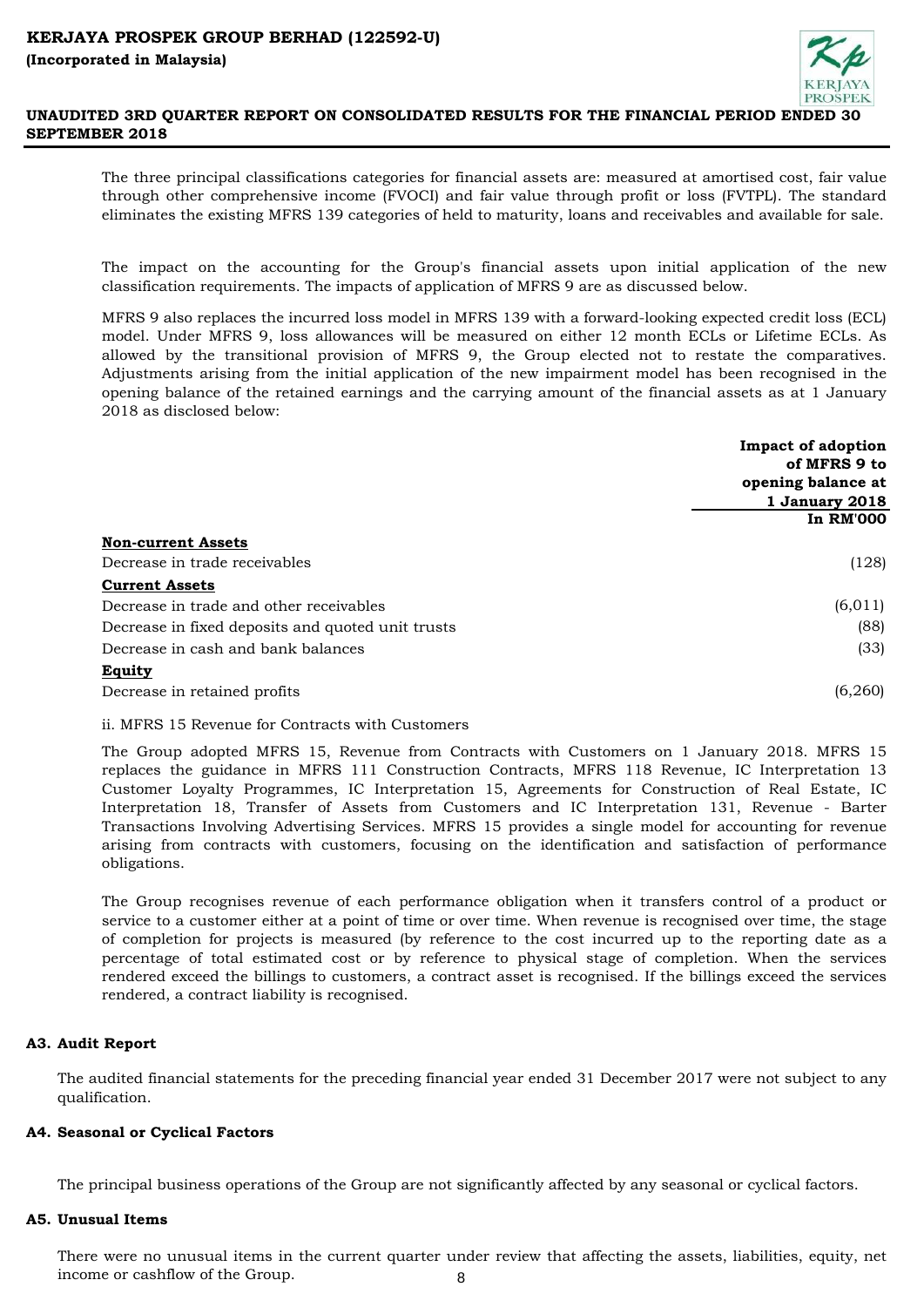# **A6. Changes in Estimates**

There were no significant changes in estimates that have a material effect to the current quarter under review.

## **A7. Debt and Equity Securities**

During the financial period ended 31 March 2018, the issued and paid-up share capital was increased from 564,531,382 to 1,241,968,766 by issuance of six bonus shares on every existing five ordinary shares on 27 February 2018.

During the current quarter, the Company repurchased 628,700 units of its issued ordinary shares from the open market at price of RM1.38 to RM1.44 per share. Total consideration paid was RM0.89 million including transaction costs and this was financed by internal generated funds. The shares repurchased are being held as treasury shares in accordance with the requirement of section 127 of the Companies Act, 2016. As at 30 September 2018, 628,700 units ordinary shares have been repurchased for RM0.89 million including transaction costs.

Other than the above, there were no issuance, cancellations, resale and repayment of debt and equity securities for the Group during the current quarter and financial period under review.

### **A8. Dividends Paid**

On 26 April 2018, the Board of Directors, pursuant to the Company's Constitution, recommended a single-tier final dividend of 0.5 sen per ordinary share in respect of the financial year ended 31 December 2017 for approval of the shareholders at the Annual General Meeting on 28 May 2018, which thereon approval granted. The total amount of RM6.21 million has been paid on 10 July 2018.

On 30 August 2018, The Board of Directors has approved an interim dividend of 1.5 sen per ordinary share (based on the enlarged share capital after completion of the bonus issues of six bonus shares for every five existing ordinary shares on 27 February 2018) in respect of the financial year ending 31 December 2018. The approved interim dividend payable represent approximately 27.6% of profit after tax for financial period ended 30 June 2018. The total amount of RM18.62 million has been paid on 30 October 2018.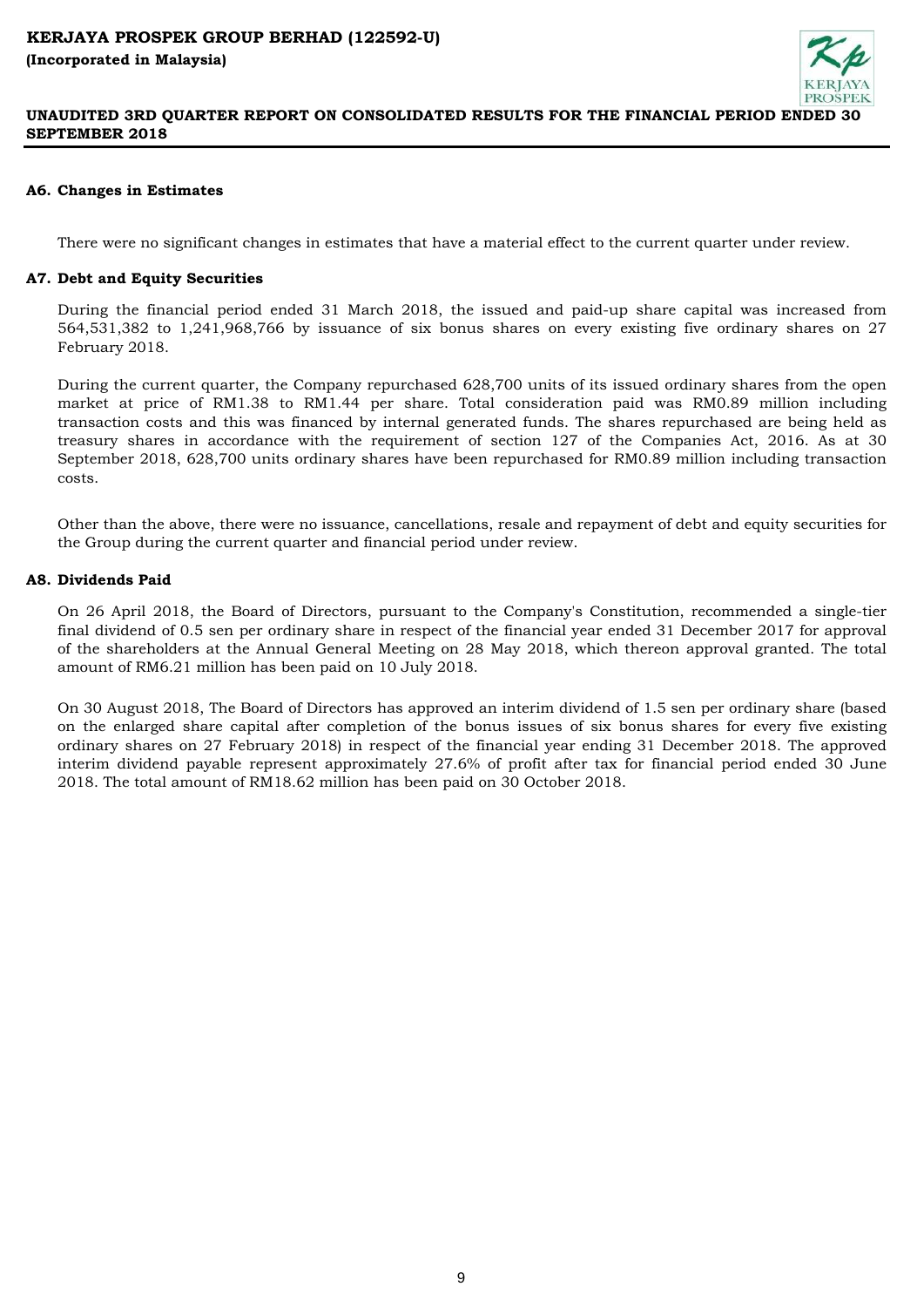# KERJAYA PROSPEK GROUP BERHAD (122592-U) **(Incorporated in Malaysia)**



# **NOTES TO THE FINANCIAL REPORT FOR THE FINANCIAL PERIOD ENDED 30 SEPTEMBER 2018**

# **A9. Segmental Information**

#### **FOR THE FINANCIAL PERIOD ENDED 30 SEPTEMBER 2018**

|                                     | (RM'000) | <b>Construction Manufacturing</b><br>(RM'000) | <b>Property</b><br>Development<br>(RM'000) | Investment<br>(RM'000) | <b>Others</b><br>(RM'000) | Elimination<br>(RM'000) | Total<br>(RM'000) |
|-------------------------------------|----------|-----------------------------------------------|--------------------------------------------|------------------------|---------------------------|-------------------------|-------------------|
| External Revenue                    | 741,384  | 1,417                                         | 60,627                                     |                        |                           |                         | 803,428           |
| Inter Group Revenue                 | 159,746  | 9,505                                         |                                            | 80,000                 | -                         | (249, 251)              |                   |
|                                     | 901,130  | 10,922                                        | 60,627                                     | 80,000                 |                           | (249, 251)              | 803,428           |
| <b>RESULTS</b><br>Segmental Results | 86.096   | 2,522                                         | 11,312                                     | 82,108                 | (1)                       | (77, 647)               | 104,390           |
| <b>OTHER INFORMATION</b>            |          |                                               |                                            |                        |                           |                         |                   |
| Segmental Assets                    | 854,336  | 114,345                                       | 89,257                                     | 752,374                | 46                        | (500, 879)              | 1,309,479         |
| Segmental Liabilities               | 595,115  | 111,734                                       | 51,993                                     | 42,187                 | 4,623                     | (448, 189)              | 357,463           |

# **FOR THE FINANCIAL PERIOD ENDED 30 SEPTEMBER 2017**

|                          |          |                                   | <b>Property</b> | (Restated) |                          |             |           |
|--------------------------|----------|-----------------------------------|-----------------|------------|--------------------------|-------------|-----------|
|                          |          | <b>Construction Manufacturing</b> | Development     | Investment | <b>Others</b>            | Elimination | Total     |
|                          | (RM'000) | (RM'000)                          | (RM'000)        | (RM'000)   | (RM'000)                 | (RM'000)    | (RM'000)  |
| External Revenue         | 653,491  | 1,398                             | 48,473          |            | -                        |             | 703,362   |
| Inter Group Revenue      | 182,985  | (122)                             |                 |            | $\overline{\phantom{a}}$ | (182, 863)  |           |
|                          | 836,476  | 1,276                             | 48,473          |            | ۰                        | (182, 863)  | 703,362   |
| <b>RESULTS</b>           |          |                                   |                 |            |                          |             |           |
| Segmental Results        | 88,704   | (2, 183)                          | 8,673           | 41,497     | (10)                     | (40,520)    | 96,161    |
| <b>OTHER INFORMATION</b> |          |                                   |                 |            |                          |             |           |
| Segmental Assets         | 773,109  | 104,187                           | 85,458          | 662,816    | 48                       | (401, 472)  | 1,224,146 |
| Segmental Liabilities    | 533,301  | 108,504                           | 64,175          | 19,922     | 5,235                    | (356, 790)  | 374,347   |

As the business of the Group is engaged entirely in Malaysia, no reporting by geographical location of operation is presented.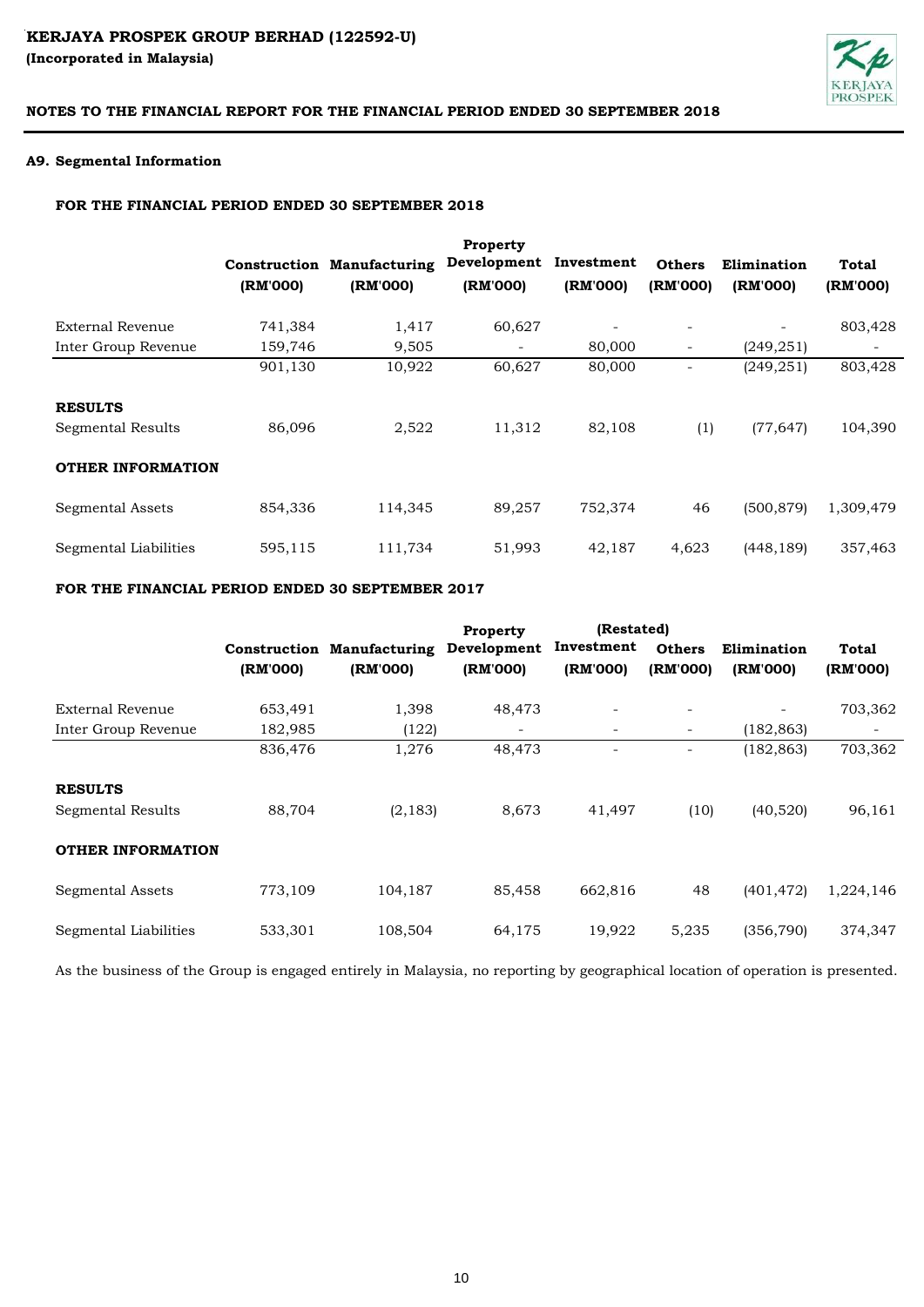

#### **A9. Segmental Information (contd.)**

For management purposes, the Group is organised into business units based on their products and services, and has four (4) reportable operating segments as follow:

(i) Construction - Main building construction works, provision of contract workmanship and other related services.

(ii) Manufacturing - Manufacture, assemble, installation and sale of light fittings, furniture, kitchen cabinetry and related products.

(iii) Property Development - Development of residential and/or commercial properties.

(iv) Investment - Investment holding companies.

(v) Others -Other dormant companies.

#### **Segment performance for the financial period ended 30 September 2018 as compared to corresponding preceding period ended 30 September 2017**

#### **(i) Construction**

The construction segment has achieved a total revenue of RM901.13 million in the current financial period representing an increase of approximately 8% as compared to its corresponding preceding financial period of RM836.48 million. Segmental profit was recorded at RM86.10 million on current financial period compare to corresponding preceding financial period of RM88.7 million. The increase in revenue was mainly due to steady progress construction work on-site. The segmental profit was slightly decrease mainly due to slightly increase in cost. The construction segment is expected to continue to deliver positive results and improve the Group's overall turnover and profitability moving forward.

#### **(ii) Manufacturing**

The revenue on manufacturing segment has increased to RM10.92 million in current financial year compared to its corresponding preceding financial year of RM1.28 million. The segmental profit has increased from loss RM2.18 million to RM2.52 million. Revenue was recognised from the progress work of projects that were secured.

#### **(iii) Property Development**

The property development division continues to recognise its revenues of RM60.63 million and a profit of RM11.31 million for the current financial year on the project with higher development progress being registered for the project.

#### **(iv) Investment**

Profit for the segment mainly due to dividend income from its subsidiary and interest income earned.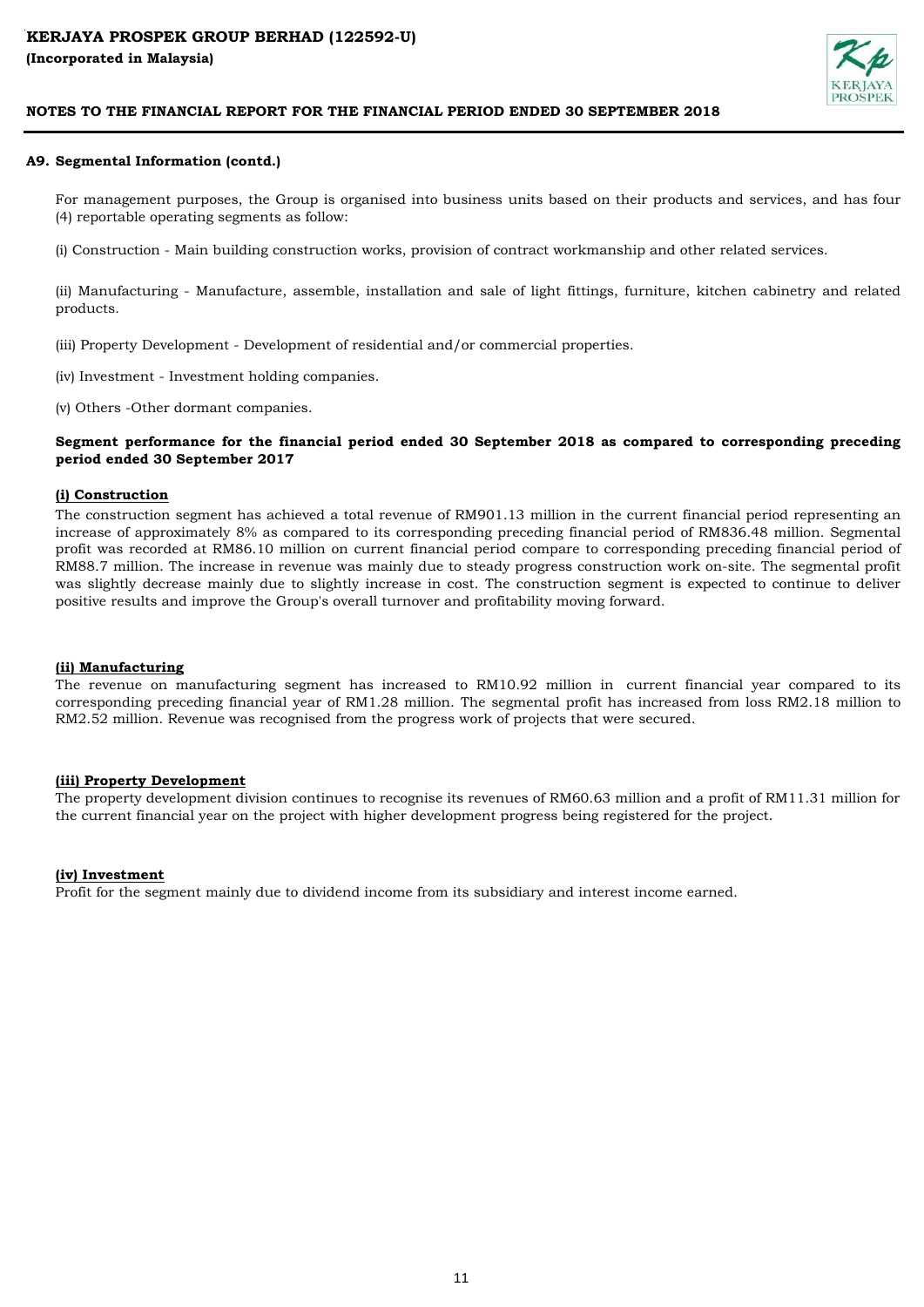

### **A10. Profit Before Tax**

| (RM'000) |
|----------|
| 524      |
| (3,959)  |
|          |
| 24,232   |
| 166      |
| (21)     |
| 54       |
|          |

### **A11. Subsequent Events**

There were no subsequent events as at 19 November 2018, being the latest practicable date which shall not be ealier than 7 days from the date of issuance of this interim financial report.

### **A12. Changes in Composition of the Group**

On 11 October 2018, Bazarbayu Sdn Bhd, a wholly-owned subsidiary of the Company has inked a Share Sale Agreement with Yakin Land Sdn Bhd ("YLSB") in acquiring 90% stake in YLSB for the consideration sum of RM1.35 million.

# **A13. Changes in Contingent Liabilities or Contingent Assets**

| (a) | Contingent Liabilities                                                                                                                                 | Cumulative<br><b>Ouarter</b><br>30.09.2018<br>(RM'000) |
|-----|--------------------------------------------------------------------------------------------------------------------------------------------------------|--------------------------------------------------------|
|     | Corporate guarantee given to banks for facilities granted to subsidiaries<br>Corporate guarantee given to third parties for the benefit of the Group's | 217,089                                                |
|     | subsidiaries                                                                                                                                           | 153,223                                                |
|     |                                                                                                                                                        | 370,312                                                |
|     |                                                                                                                                                        |                                                        |

(b) Contingent Assets

As at the date of this report, there were no contingent assets.

#### **A14. Capital Commitments**

As at the date of this report, the Group has no material capital commitments.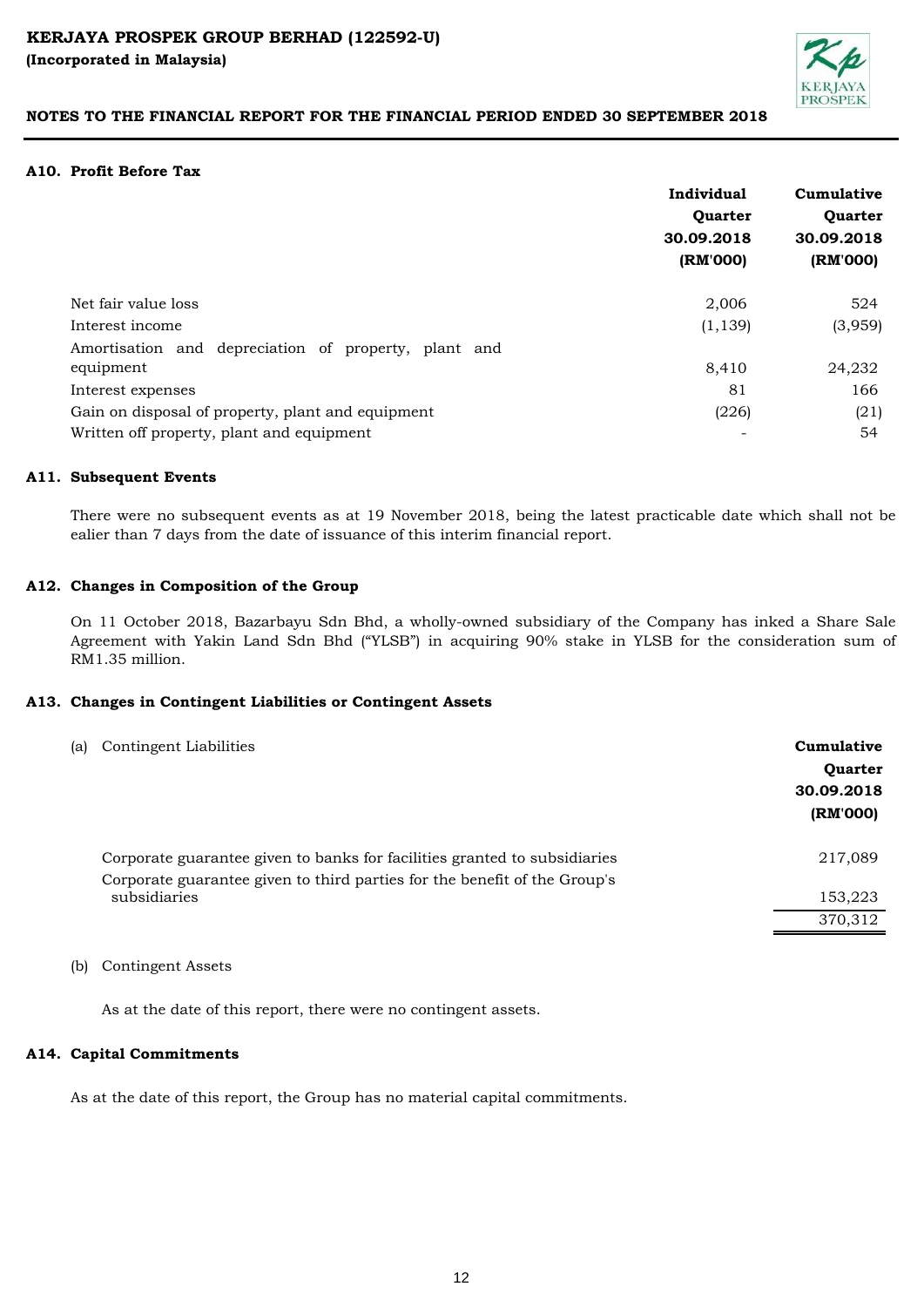

# **ADDITIONAL INFORMATION REQUIRED BY THE LISTING REQUIREMENTS OF BURSA SECURITIES**

#### **B1. Review of Performance**

For the current financial year under review, the Group posted a revenue of RM269.89 million as compared to its corresponding preceding financial year quarter of RM229.94 million. The Profit After Tax ("PAT') in the current quarter of RM36.93 million, representing an increase of RM2.19 million from its corresponding preceding year quarter of RM34.74 million.

Overall, the increase in revenue was mainly attributed to the construction segment of the Group which currently has a substantial orderbook comprising of projects awarded by premier property developers in Malaysia. There is improvement on the manufacturing segment performance. The property development segment is also expected to contribute positively to the Group's earnings moving forward with the encouraging take up rate in the Group's property development project in Genting Permai.

# **B2. Change in Results of Current Quarter Compared to Preceding Quarter**

|                                              | Current<br><b>Ouarter ended</b><br>30.09.2018<br>(RM'000) | Immediate<br>Preceding<br><b>Ouarter ended</b><br>30.06.2018<br>(RM'000) | <b>Changes</b><br>(%) |
|----------------------------------------------|-----------------------------------------------------------|--------------------------------------------------------------------------|-----------------------|
| Revenue                                      | 269,892                                                   | 278,396                                                                  | $-3.1\%$              |
| Operating Profit                             | 46,996                                                    | 46.925                                                                   | 0.2%                  |
| Profit Before Tax                            | 47,296                                                    | 46,019                                                                   | 2.8%                  |
| Profit After Tax                             | 36,929                                                    | 35,087                                                                   | 5.3%                  |
| Profit Attributable to Owners of the Company | 36,876                                                    | 35,166                                                                   | 4.9%                  |

For the current quarter, the Group recorded a revenue and PBT of RM269.89 million and RM47.30 million respectively as compared to RM278.40 million and RM46.02 million respectively in its immediate preceding quarter due to timing of delivery of works on construction segment which all on going projects were at their planned progression. On the property development segment, the maiden property project; Vista Residences, has also recorded encouranging result with a good take-up rate and progress.

#### **B3. Current Year Prospects**

The Group is pleased that it has delivered growth in both revenue and profit. During the current financial quarter and period-to-date ended 30 September 2018, the Group has secured a building contract worth RM357.3 million and on 5 June 2018 accepted a letter of award amounting to RM138.6 million for execution and completion of marine bridge, embankment at grade and all other associated civil engineering works for the proposed Seri Tanjung Pinang (Phase 2) Development. The Group's outstanding order book stands at RM2.67 billion as at financial period ended 30 September 2018.

On the Group's maiden project, Vista Residences has also recorded an encouraging take-up rate with its current unbilled sales of approximately RM52 million.

Moving forward, the Group aims to focus on the construction segment to be the main revenue driver of the Group.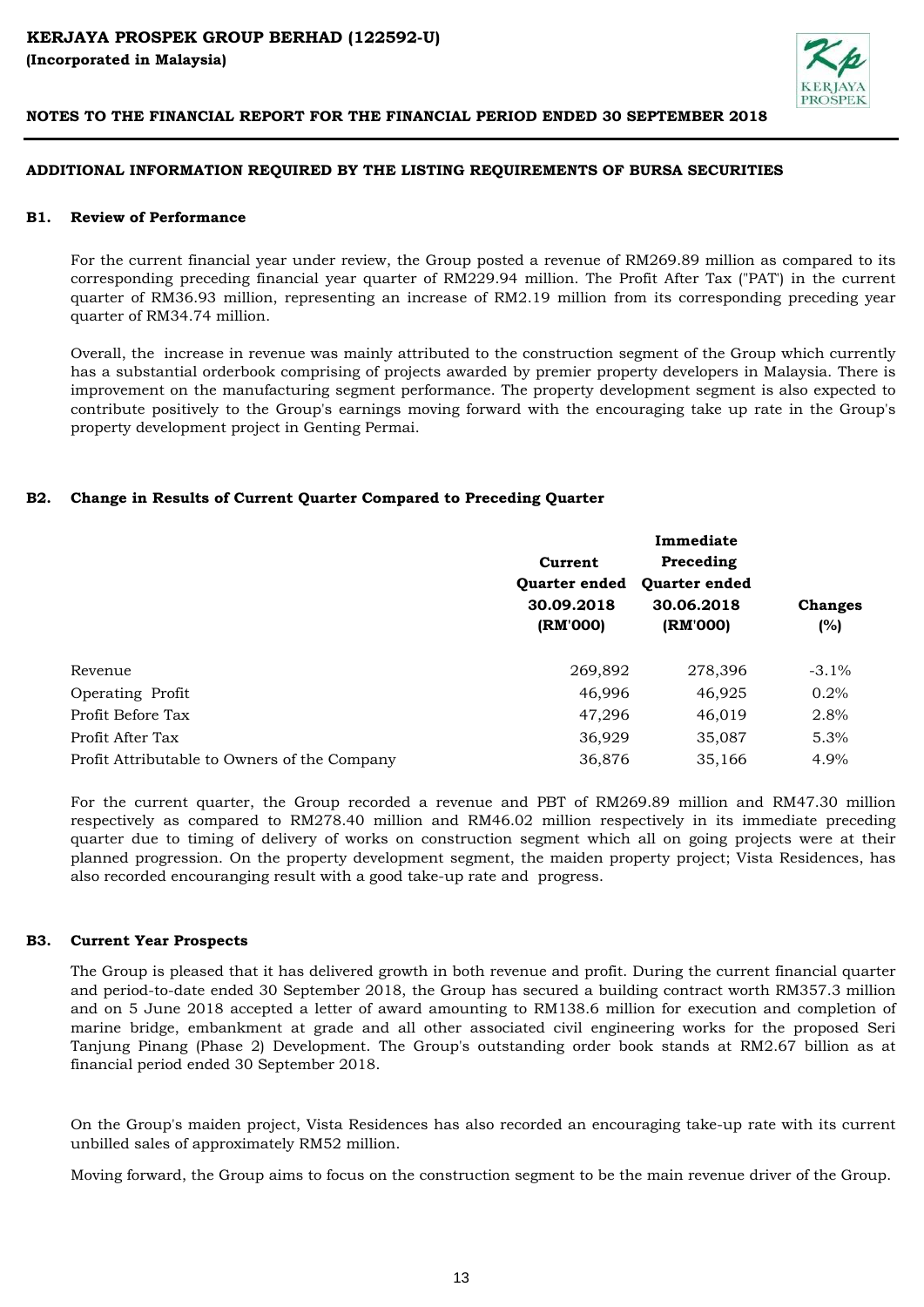

The Group will continue to exercise vigilance and prudence in achieving its objectives of expansion.

Notwithstanding the Group's objective to expand its core business in construction, it will maintain the manufacturing segment as part of its integrated business objective and strategy and complete the existing property development project.

As announced in Budget 2019 on 2 November 2019, Malaysia will be revising downwards the projected GDP growth rate from the previously announced 5.0-5.5% to 4.8% in 2018 and 4.9% in 2019 against the backdrop of an increasing challenging external environment. The market would be challenging but sustainable. Barring any unforeseen circumstances, the Group is cautiously optimistic on its overall businesses moving forward and will continue to sharpen it competitive edge to achieve sustainable growth in the market.

#### **B4. Profit Forecast**

There were no profit forecast prepared or profit guarantee made by the Group.

#### **B5. Taxation**

|                                | Individual<br>Quarter<br>30.09.2018<br>(RM'000) | Cumulative<br>Quarter<br>30.09.2018<br>(RM'000) |
|--------------------------------|-------------------------------------------------|-------------------------------------------------|
| Malaysia income tax            |                                                 |                                                 |
| - current year                 | 9,993                                           | 31,628                                          |
| - under provided in prior year | (385)                                           | 703                                             |
|                                | 9,608                                           | 32,331                                          |
| Deferred tax                   |                                                 |                                                 |
| - current year                 | 759                                             | (737)                                           |
|                                | 10,367                                          | 31,594                                          |

Effective tax rates for the current quarter and period-to-date ended 30 September 2018 is lower than statutory tax rate of 24% mainly due to inclusion of certain non-taxable items in the income statement.

#### **B6 Group Borrowings and Debt Securities**

Details of the group borrowings as at 30 September 2018 were as follows:

|                                             | Cumulative     |
|---------------------------------------------|----------------|
|                                             | <b>Quarter</b> |
|                                             | 30.09.2018     |
|                                             | (RM'000)       |
|                                             |                |
| Short term borrowings - Unsecured           |                |
| (i) Cashline facilities (denominated in RM) | 84,355         |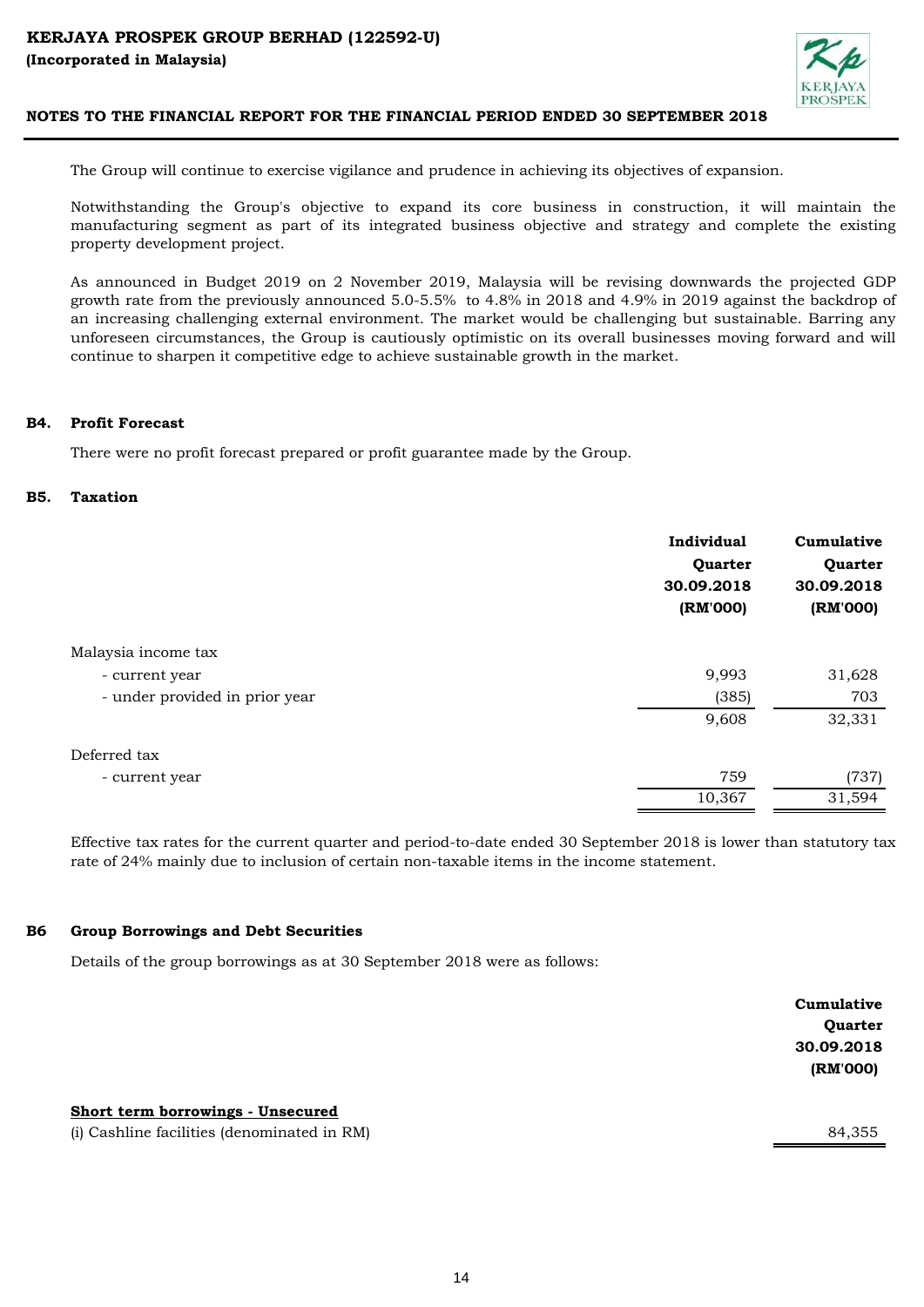

#### **B7. Status of Corporate Proposals**

The following is the proposal previously announced by the Company that remained uncompleted as at 21 November 2018, the latest practicable date which is not earlier than 7 days from the date of issue of this interim financial report:-

On 11 October 2018, Bazarbayu Sdn. Bhd., a wholly owned subsidiary of the Company, has entered into a Share Sale Agreement to acquire 90,000 ordinary shares in Yakin Land Sdn. Bhd. ("YLSB") representing 90% equity interest in YLSB for a total purchase consideration of RM1,350,000.

The proposed acquisition was subject to fulfillment of completion documents and settlement of vendor's advances.

#### **B8. Changes in Material Litigation**

There were no material litigations for the Group as at the date of this report.

#### **B9. Dividend**

Total dividend for the financial year ending 31 December 2018 and financial year ended 31 December 2017 are summarised as follow:

|                      | <b>Net Per Share</b> | <b>Net Per Share</b> |
|----------------------|----------------------|----------------------|
|                      | <b>FY2018</b>        | <b>FY2017</b>        |
|                      | (sen)                | (sen)                |
| Interim Dividend     |                      |                      |
| Single-tier dividend | $1.5***$             | $5.5*$               |
| Final Dividend       |                      |                      |
| Single-tier dividend | ****                 | $0.5**$              |

- \* On 10 July 2017, the Board of Directors has approved a single-tier interim dividend of 5.5 sen per ordinary share in respect of the financial year ended 31 December 2017. The total amount of RM30.82 million has been paid on 29 August 2017.
- \*\* The final dividend for financial year ended 2017 was declared based on the enlarged share capital after completion of the bonus issues of six bonus shares for every five existing ordinary shares which had completed on 27 February 2018.

On 13 April 2018, the Board of Directors proposed the single-tier final dividend of 0.5 sen per ordinary share in respect of the financial year ended 31 December 2017 and has been tabled for approval at the AGM on 28 May 2018 .

The total amount of RM6.21 million has been paid on 10 July 2018.

The Company has declared a total dividend of RM37 million which is approximately 29.7% of the profit after taxation for the financial year ended 31 December 2017 which is above the Company dividend policy of 25% of profit after taxation.

\*\*\* The Board of Directors has approved an interim dividend of 1.5 sen per ordinary share (based on the enlarged share capital after completion of the bonus issues of six bonus shares for every five existing ordinary shares on 27 February 2018) in respect of the financial year ending 31 December 2018. The approved interim dividend payable represent approximately 27.6% of profit after tax for financial period ended 30 June 2018.

The total amount of RM18.62 million has been paid on 30 October 2018.

\*\*\* Not applicable for the current quarter under review.